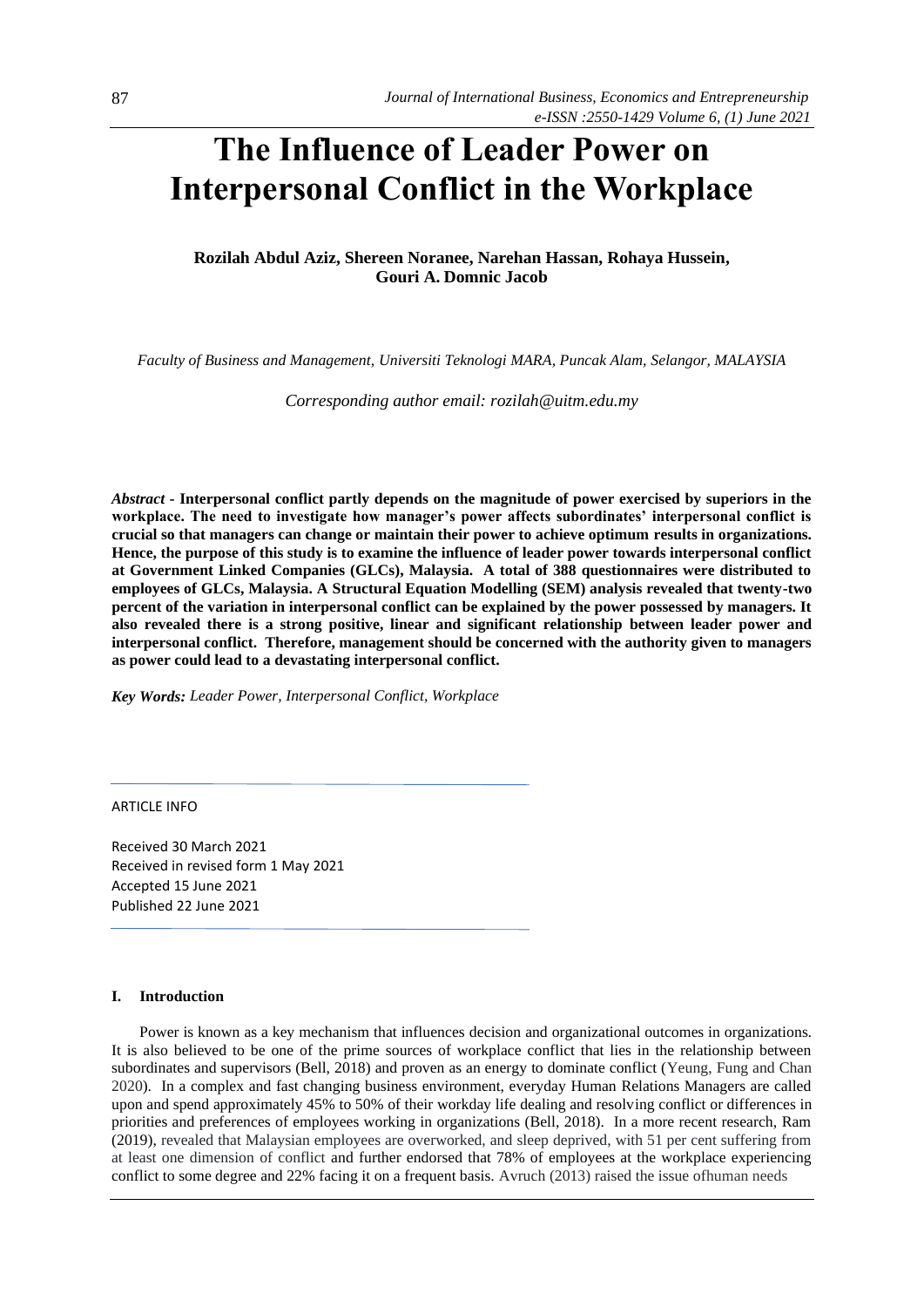perspective in the *practice* of conflict resolution and Friedman (2019) further emphasized that human needs are necessarily organized in hierarchies, such that lower-ranked needs must be satisfied before higher-ranked needs can assert themselves to circumvent conflict.

Despite the numerous literature in organization studies confirming that organizational conflict is disastrous to an organization and should be avoided, modern scholars affirmed that conflict must not be eliminated, but should be reduced and managed effectively Jeong (2017). Previously, Richmond and McCroskey (2015) once reported that effective conflict management depended on the strategies used by leaders in organizations. This is supported by Kay and Skarlicki (2020) who argued that the way managers interact their power to subordinates has a significant implication and strong impact on the implementation of the strategies, policies, and decisionmaking in the organizations. According to Jabbar and Selvaratnam (2017) improving in the skill formation and raising the ability of individuals to be productive at work was an investment in human capital. Therefore, in managing conflict, a wise and reasonable choice of the conflict strategies were deemed important as the strategies taken would directly influence the relationship between group members and the performance of an individual (Yeung et al., 2010).

A key issue for managers now is in which fashion the conflict faced by the subordinates can be managed constructively in a way that it minimizes harm and maximizes benefit for the subordinates and the organization? The human relations view argues that conflict is a natural occurrence in all groups and, as such, it should be managed and not eliminated. The interactionist view proposes that conflict can be a positive force in a group and explicitly argues that some conflict is necessary for a group to perform effectively. Therefore, the power possessed and exercised by managers in the organization was deemed important because it has the ability to change or control the behavior, attitudes, opinions, objectives, needs and values of their subordinates to achieve optimum. Hence, the main objective of the study was to examine the extent of leader power (reward, coercive, expert, legitimate, and referent) explains interpersonal conflict (task and relationship conflict) among the employees of GLCs, Malaysia.

# **II. Literature Review**

The earliest theorist, Dahl (1957), the concept of power is defined as A has power over B to the extent that A can get B to do something that B would not otherwise do. Erchul, Raven and Whichard (2001) define power "as the possibility of imposing one's will depend upon the behaviour of another person" (p. 323). The theories of power offered by Dahl (1957) and Erchul et al., (2001) are cited in this study because they provide an overview of power in organizations that documents the evolution of thought about the linkages between power and conflict. This approach of power is focused on identifying observable power in leadership behaviour that, in turn, involves conflict, which in this view conflict is assumed to be decisive in providing an experimental test of power attributions.

Even though several classifications of leader or supervisory power have been set forth, the bases of power taxonomy suggested by French and Raven (1968) include reward, coercive, legitimate, expert and referent was adapted in this study as it is still appears to be fairly representative and popular in application (Rahim, 2011). This study also adapted the bureaucratic model of conflict as the model focuses on the analysis of superior-subordinate conflicts along the vertical dimension of hierarchy that is conflicts among the parties to an authority relation (Rahim, 2011). Hence, this may lead to not only relatively predictable behavior which is rigid and largely immune to personal persuasion but also provide the potential for conflict as the organization must adapt to human incompatibility (Nash & Hann, 2020).

Interpersonal conflict can theoretically be represented in different ways across levels of analysis (Kay & Skalicki 2020). It emphasizes the interactions of human factors in an organization setting (Bell, 2018). The theory of interpersonal conflict stems from past work of Guetzkow & Gyr (1954), Jehn (1995) and Amason (1997), who distinguished two forms of interpersonal conflict: relationship conflict (RC) and task conflict (TC). According to Freedman (2019) interpersonal conflict existed whenever superiors attempted to act against the subordinates' wants, desires, needs or preferences.

#### **The Relationship between Leader Power and Interpersonal Conflict**

Research examining power within organizations has predominantly focused on power at the individual level, including examining different sources of power and types of influence tactics (Adams, Zanzi, Charlotte, Anastasi, Andler, Bens, & Poulfelt, 2017). Bal, Arikan and Çalişkan (2016) claimed that besides other organizational outcomes such as job satisfaction, the end result of misusing power was conflict. It is supported by Coleman (2018) who affirmed that when each party wished to maintain or maximize the amount of influence or power upon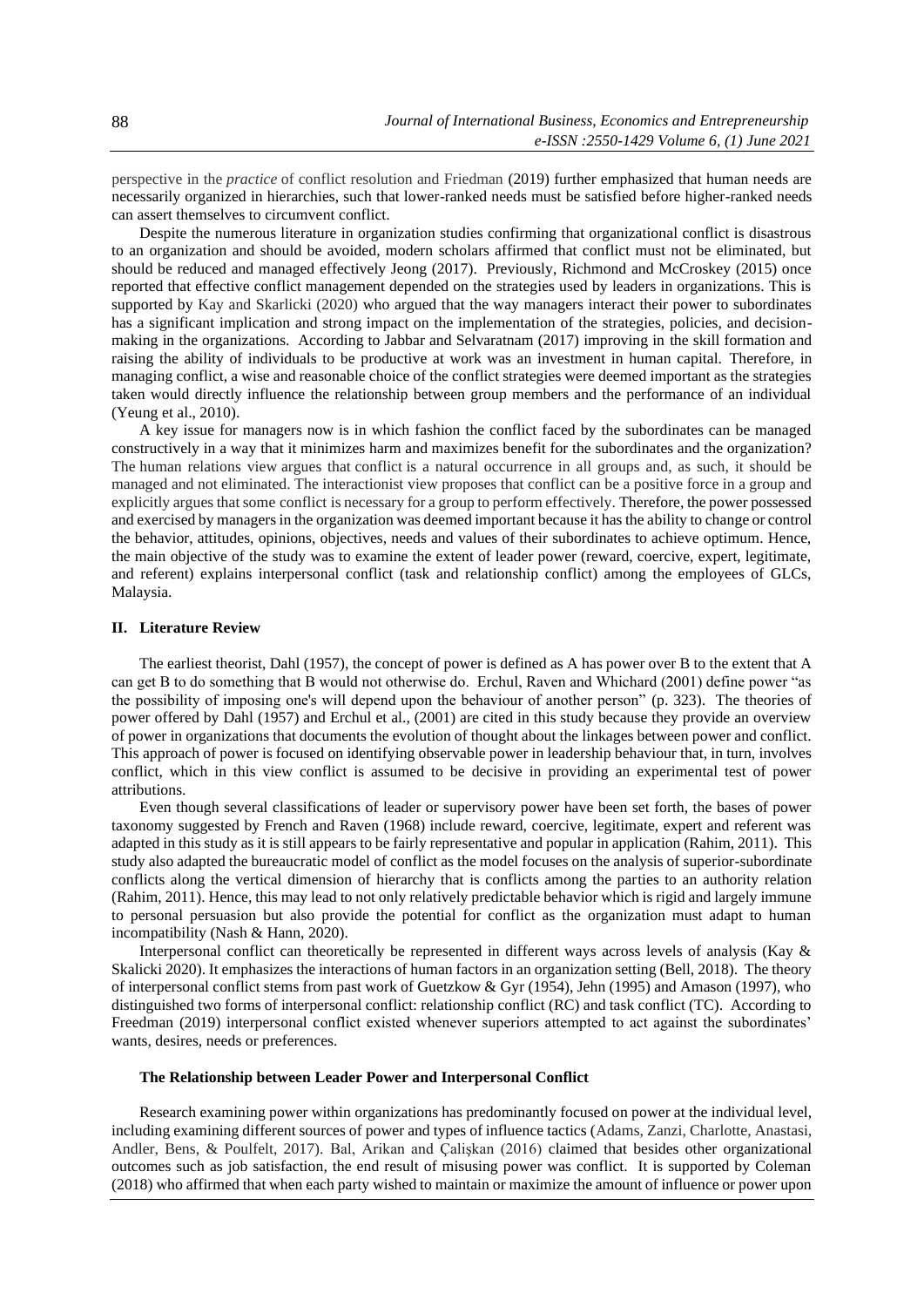other members, conflict transpired. According to Koslowsky, Baharav, and Schwarzwald (2011) power strategies by the management and mediators helped to shape the desires and opinions of subordinates. Furthermore, London, Bear, Cushenbery and Sherman (2019) appealed that leaders strategized the use of power to shape the behaviours of their subordinates. In addition, London et al., (2019) also found that power has an association with conflict. This is supported by a study done by Coccia, (2019) found that the authority or power given to managers significantly influences conflict and shapes conflict as well.

In addition, Koslowsky, et al., (2011) highlighted that managers who used different kinds of power to gain compliance from subordinates and attempted to change the attitudes and behaviors of subordinates would end up in a conflict situation. This is supported by Coccia (2019) who also reported that the attempt to control and change the subordinates could lead to conflict because of the feeling of resistance among subordinates being controlled. Koslowsky et al., (2011) further affirmed that the use of power could determine conflict behaviour, affect the perception of behaviour and dictate the achievement and efficacy of dispute outcomes among people as the potential of misusing power to subordinates was greater. It is supported by Schaerer, Foulk, du Plessis, Tu, and Krishnan (2021) affirmed that in any situation in which more than one individual strived to have power over others, conflict was likely to transpire. When managers wished to maximize the amount of power upon other members, conflict transpired (Adams et al., 2017). Based on the discussions above, the following conceptual framework and hypotheses were developed to reflect the relationship between leader power and interpersonal conflict. Therefore, this study aimed to investigate the influence of leader power on interpersonal conflict at GLCs in Malaysia.

# **Research Framework**



The following hypothesis has been postulated

H1: There is a positive, liner, and significant relationship between leader power and interpersonal conflict.

#### **III. Research Methodology**

The study embarked on a quantitative approach to identify the correlations between leader power and interpersonal conflict. The purpose of using correlation research design was to measure the degree of relationship between variables and to what extent one variable explains another variable under study (Sekaran & Bougie, 2016).

In this study, the population was the employees working directly under Human Resource Manager (HR Manager) regardless of the positions held at the time the survey was conducted. Overall there were 708 employees selected from 985 GLCs in Malaysia. The choice of the subject is most appropriate and the researchers found that these employees were in the best position to provide the information required. The sampling frame was obtained from the Ministry of Finance. Putrajaya, Wilayah Persekutuan. Then, the process of selecting the respondents randomly was done using the random.org (Randomness and Integrity Services Ltd.) system. Only numbers generated from the random integer generator were selected and treated in the analysis process. The respondents were identified and were included in the data for analysis.

SEM requires sample size to be adequate as covariance and correlations are less stable when estimated from small sample sizes (Sekaran & Bougie, 2016)). A total sample of 400 and over is considered as undesirable because the methods become very sensitive and goodness-of-fit measures will indicate a poor fit (Hair, Black, Babin & Anderson, 2010). Since the population for GLCs in Malaysia is 708, the sample size needed is only 248 (Krjecie and Morgan, 1970). A simple random technique was applied so that every element in the population has a known and equal chance of being selected as a subject (Sekaran 2010). The research instruments in this study were adapted from Raven, Schwarzwald & Koslowsky, (1998) for Interpersonal Power Inventory (Cronbach Alpha ranging from 0.815-0.901) and Intragroup Conflict Scale (ICS) from Jehn (1995) and Organizational Conflict Scale (OCS) from Cox (1998 (Cronbach Alpha ranging from 0.924 -0.939). Exploratory Factor Analysis (EFA) was conducted on the data and results met the basic assumptions of normality and linearity. The 6-point Likert scale was used ranging from strongly agree (1) to strongly agree (6) (Lissitz and Green, 1975).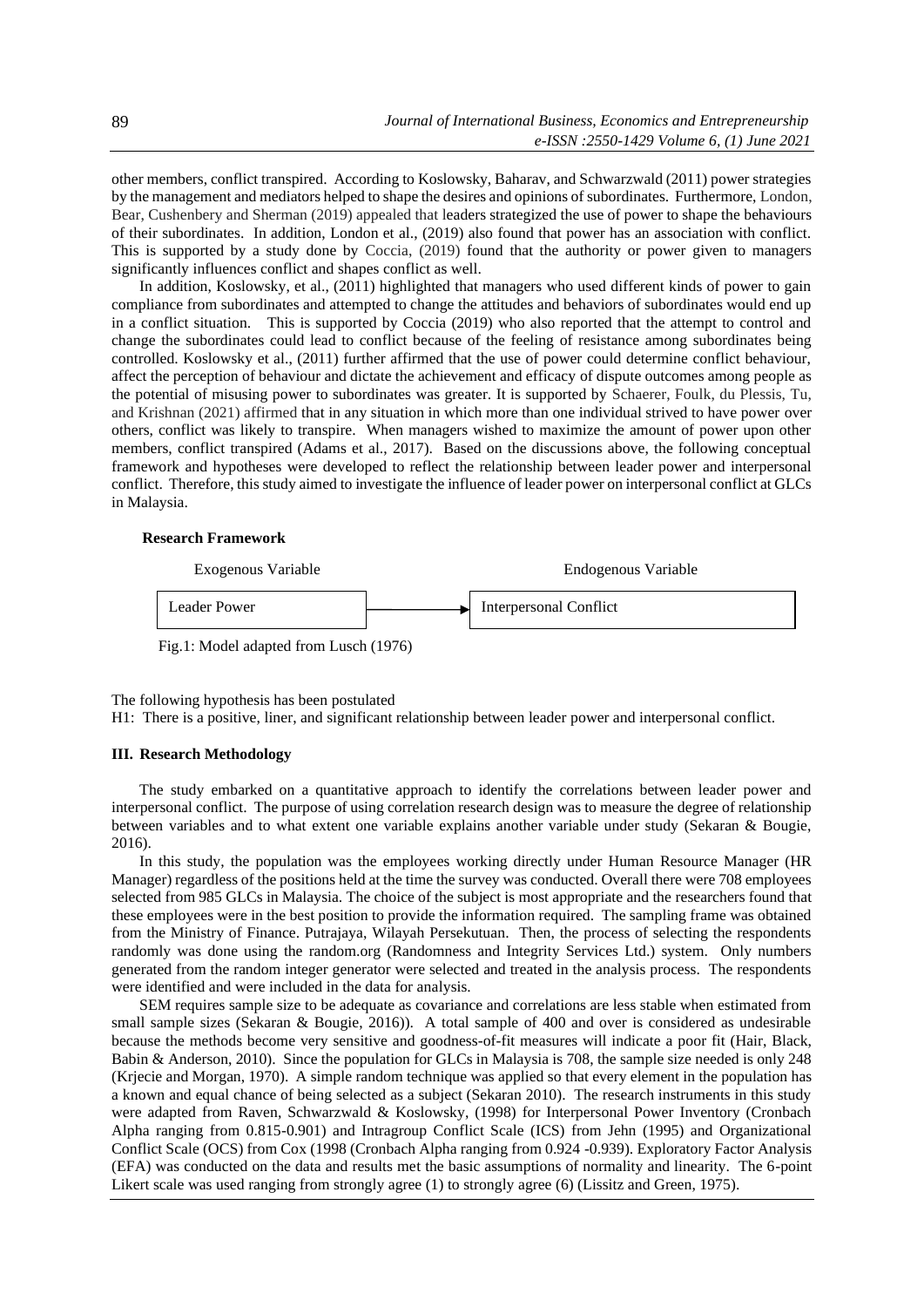A total of 400 questionnaires were self-administered to the respective HR Managers in GLCs. The HR Managers then distributed the questionnaires to the selected employees. Eventually, a total of 392 participants answered and returned the questionnaire, however, due to incomplete responses (excessive missing values  $= 1$ ) and straight lining (no variation in the answers throughout the questionnaire  $= 3$ ) 4 of the questionnaire were not used at all, leaving 388 usable questionnaires. As the minimal amount of sample size by Krejcie and Morgan (1970) was 248, a total of 388 were deemed usable for further analysis and it met the minimum requirement of 200 to 400 cases for a typical SEM analysis (Hair et al, 2010).

# **IV. DATA ANALYSES AND FINDINGS**

The fit indices reported in this study were the Root Mean Square Error of Approximation (RMSEA), GFI goodness-of-fit index, (CFI) for incremental fit index, and the Normed Chi-Square (NC) for model parsimony (Byrne, 2016; Hair et al., 2010; Tabachnick & Fidell, 2007). To indicate that the model is adequately fit, the cutoff values are 0.90 or higher for CFI and GFI (Byrne 2016; Hair et al., 2010), 0.08 or lower for RMSEA. The acceptable range for normed chi-square was 1 to 5 (Schumacker & Lomax, 2004). As illustrated in Table 1, the model fit criteria and acceptable fit interpretation based on Byrne (2016) and Kline and Boyd (2005).

Figure 2 shows a hypothesized structural equation model for Leader Power (each measured by five indicators: reward, coercive, legitimate, expert, and referent) and one endogenous interpersonal conflict (relationship conflict and task conflict). The hypothesized model of constructs achieved a comparatively acceptable fit as indicated by the goodness of fit indices. The chi-square/degrees of freedom ratio (CMIN/df ratio) was within the recommended level (<2.00), p-value (<0.05), GFI (0.911>0.90), CFI (0.978>0.90) and TLI (> 0.90>0.90), and RMSEA (0.36) value between 0.03 to 0.08. For the structural model, overall model Chi Square  $(\chi^2)$  was 510.480 with 342 degrees of freedom, p<0.05 and CMIN/DF=1.493. This indicates that the model fits the data well since CMIN/DF value was less than five. The RMSEA for the model was 0.036 indicating that the model fits the data well since the value of RMSEA is less than 0.08. These results indicate the model has a good fit and the model fit is acceptable. In summary, it has been empirically and theoretically examined that the best fit model has been achieved after the paths have been confirmed. The Structural Model has been accepted as the final model.



Figure 2: Hypothesized Structural Model (Standardized Estimates)

Figure 2 also depicts that the model explained a substantial portion of the variance in endogenous variables (squared multiple correlations). It indicates that the exogenous variables leader power (referent, coercive, legitimate, expert, and referent) explained 22 percent of the variance in interpersonal conflict (R-squared of 0.221). It also revealed that the F-statistics (510.480) and the corresponding p-value is highly significant (0.0001) or lower than the alpha value of 0.05. This indicates the slope of the estimated linear regression model is not equal to zero confirming that there is a strong positive, linear and significant relationship between leader power and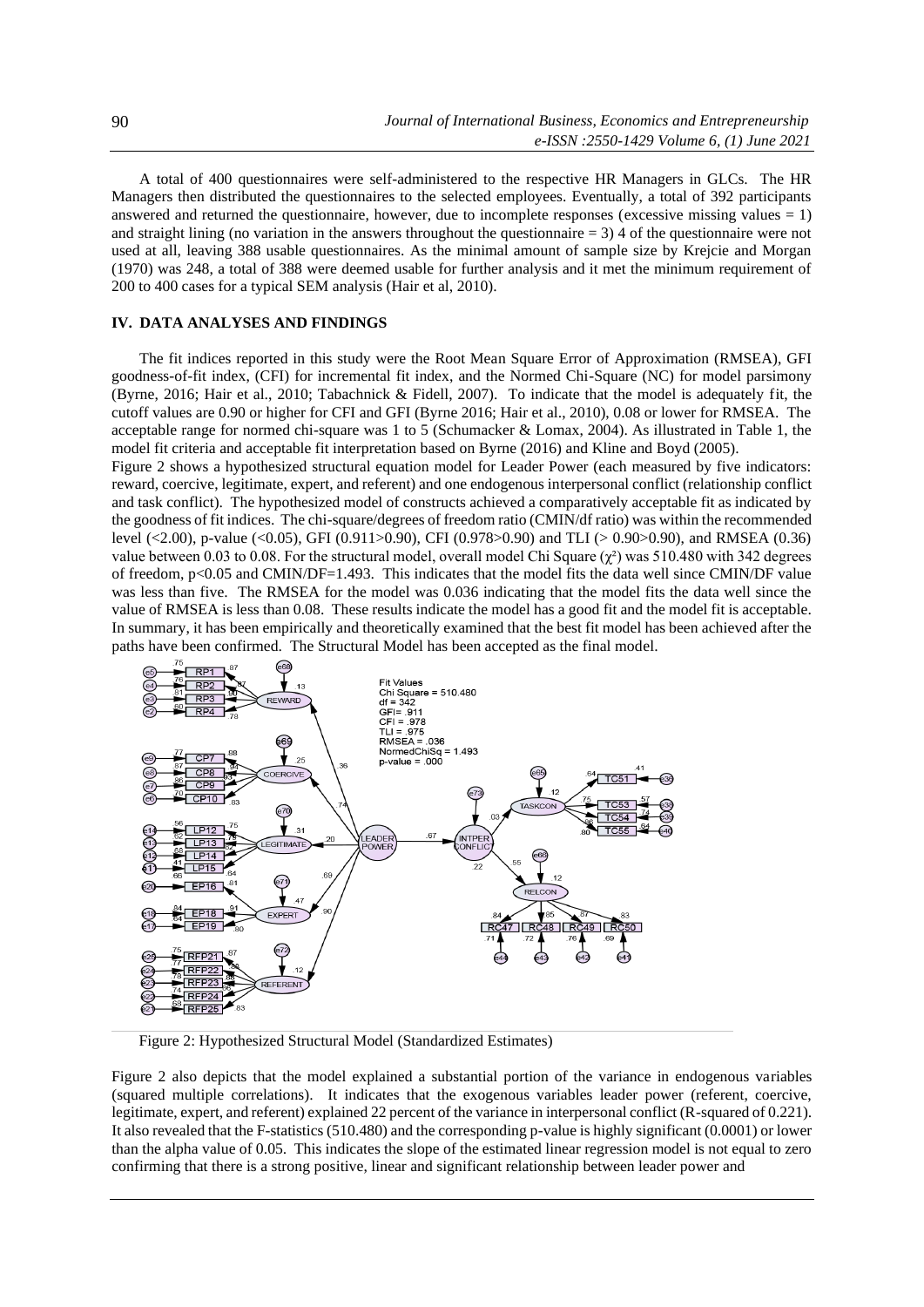interpersonal conflict (r=0.67). This shows that the more power being exercised to subordinates, the higher the subordinates will experience interpersonal conflict.

| <b>Hypothesis</b> | Relationship<br>power and interpersonal conflict | between                   | leader | Std.<br>Estimate | S.E.  | C.R   | p.value | Result    |
|-------------------|--------------------------------------------------|---------------------------|--------|------------------|-------|-------|---------|-----------|
|                   | Leader<br>Conflict                               | $Power\Box$ Interpersonal |        | 1.947            | 0.346 | 5.620 | 0.000   | Supported |

Table 1 : Direct impact of the hypothesized structural model

Table 1 demonstrates that hypothesis H1 was supported i.e. leader power has a positive and direct impact on personal development (β=1.947; CR=5.62; p<0.05). The result indicates a direct positive significant relationship between leader power and interpersonal conflict (coefficient 0.1947, t=5.620, p=0.000). The table also depicts that the CR of HI is more than 1.96 for a regression weight, that the path is significant at the 0.05 level (that is, estimated path parameter is significant (Byrne, 2010).

# **V. Discussion**

The finding suggests that leader power has a strong impact on interpersonal conflict. Correspondingly, the literature suggests that when managers wished to maximize the amount of power upon other members, conflict transpired (Kay & Skarlicki 2020). The result confirmed that power has a strong positive relationship with interpersonal conflict. This finding is supported by Coccia (2019) who found that power also has an association with conflict. According to Mili and Hashim (2020) in minimizing the agency conflict need a voluntary human capital disclosure in utilizing the power given by the authorities, increases the financial lucidity of a business, and hence,could satisfy employees' and other stakeholders' of the business

This result indicates that the more power imposed to subordinates, the higher the interpersonal conflict occurs. This is similar to the findings of Griffin and Moorhead (2011) who reported that conflict increased among subordinates when leaders inappropriately exerted more power on them. Griffin and Moorhead (2011) further explained that when leaders misuse their power, they developed strong feelings of distrust among subordinates. The results of distrust in several possible outcomes could lead to conflict (Rahim, 2011).

Therefore, the purpose of this study was to extend and support prior research by examining the influence of leader power on interpersonal conflict. The current study validates the notion forwarded by de Griffin and Coccia (2019) and Pierro (2012), indicating that power has a significant relationship with interpersonal conflict. For that matter, generally leaders depend upon power strategies to shape the behaviors of their subordinate (Meyer, Becker, & Vandenberghe, 2014) and their desires and opinions (Koslowsky, et al., 2011). The contents of the journal are peer-reviewed and archival. The Journal of International Business, Economics and Entrepreneurship publishes scholarly articles of archival value and critical reviews of classical subjects and topics of current interest.

# **VI. Implications of Study**

This study has contributed several practical implications based on the research results, specifically in terms of human resource management practices in GLCs and other organizational contexts. The research model incorporated the boundary conditions under which the interpersonal conflict would be affected. The study provides empirical evidence to support the recent theoretical contributions about the importance of leader power on effectiveness of conflict. Understanding the role of leader will be useful to the practicing managers.

The study introduces the notion that power possessed by managers in the organizations play a critical and significant role in conflict. It serves a guideline for Human Resources Management of the organizations especially in changing the ideas and opinions of subordinates through different kinds of power. The reasons for its significance become clear when managers consider the consequences of failing to resolve conflicts. It would help managers to sense, mark, and deal with problems before they got out of control. When managers understand the cause of power-conflict in their organizations, they will at least, be equipped to take intelligent, educated, calculated risks with no probabilities attached to the success or failure of their supervisions and decision-making (Sekaran & Bougie, 2016)

The majority of research on conflict has often studied the effects of conflict towards job satisfaction, organizational outcomes, but was scarcely researched on what could influence the interpersonal conflict. Besides, this study has given some additional implication in terms of methodological aspects, particularly the source of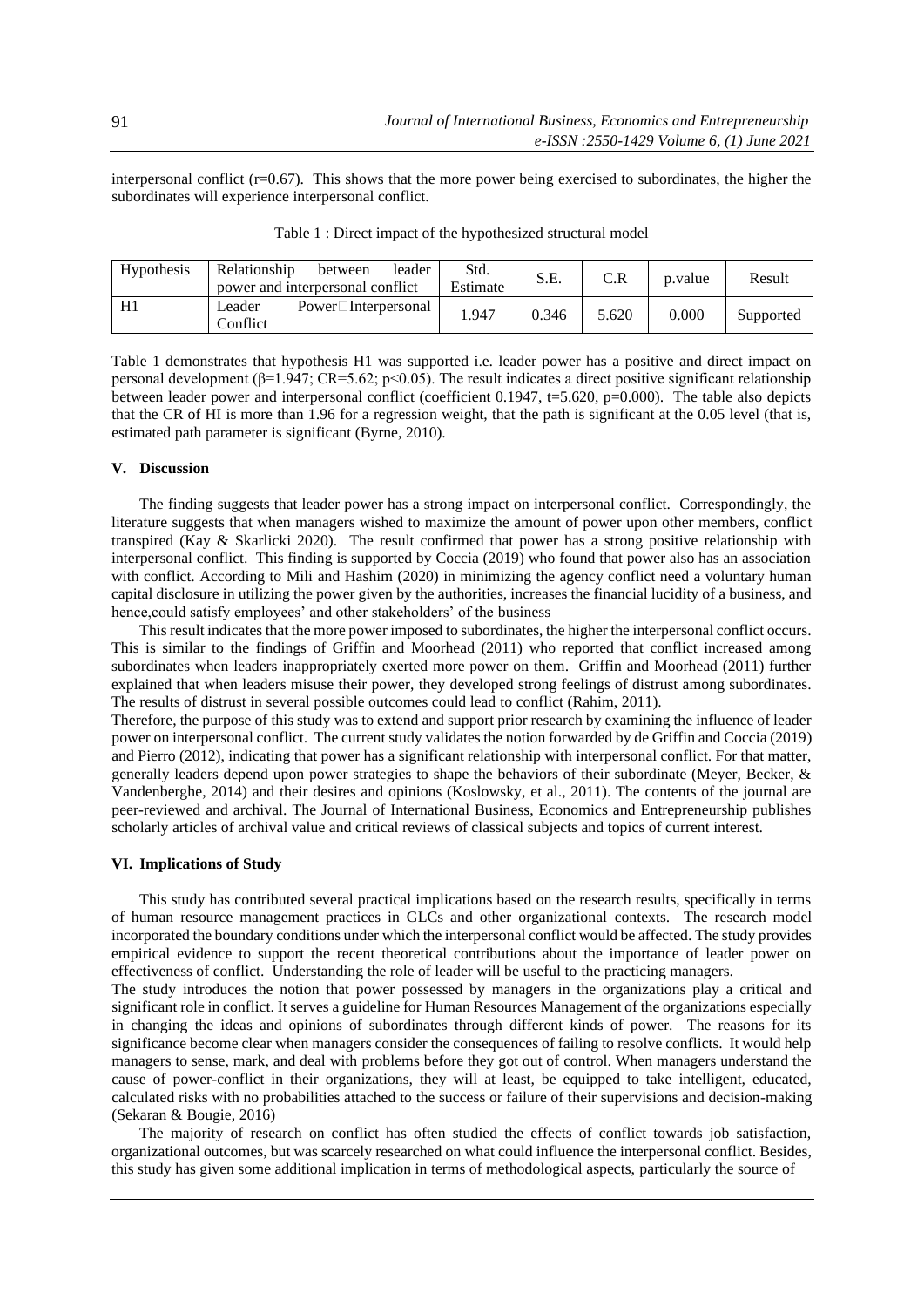rating method and statistical using structural equation model (SEM). The current study findings provided a starting point for researchers to expand upon this association and develop a causal link between power and conflict beyond the limited scope of the current study at GLCs, Malaysia.

Further, researchers may also want to include trust and communication style as mediators to provide a richer understanding as to the actual reasons of interpersonal conflict among employees at the workplace. Future studies should also incorporate other predictors of interpersonal conflict because this behavioral outcome is attributed to many factors, not limited to leader power only. This study also analyzed the data based on the second order measurements of all the variables involved. Hence this study was not able to measure each and individual dimensions of the latent variables that could bring different results in adding new knowledge to the literature. Therefore, it is recommended to analyze the data by using a first order measurement that could possibly give better findings to the study.

#### **References**

- Abdul Jabbar, N., & Selvaratnam, D. P. (2017). Analysis of the determinants of education expenditures in Malaysia. *Journal of International Business, Economics and Entrepreneurship (JIBE)*, *2*(1), 1-10.
- Adams, S., Zanzi, A., Charlotte, N., Anastasi, S., Andler, N., Bens, I., ... & Poulfelt, F. (2017). Literature on Management Consulting. *Management Consulting Today and Tomorrow: Perspectives and Advice from Leading Experts*, 437.
- Amason, A. C., & Sapienza, H. J. (1997). The effects of top management team size and interaction norms cognitive and affective conflict. *Journal of management*, *23*(4), 495-516.
- Avruch, K. (2013). Basic human needs and the dilemma of power in conflict resolution. *Conflict Resolution and Human Needs*, 58-76.
- Bal, E. A., Arikan, S. Ç., & Çalişkan, S. C. (2016). Personality, values and career concerns as individual antecedents of workplace influence tactics. *Global Media Journal: Turkish Edition*, *7*(13), 63-85.
- Bell, C. (2018). Power-sharing, conflict resolution, and women: A global reappraisal. *Nationalism and Ethnic Politics*, *24*(1), 13-32.
- Byrne, B. (2016). "Structural equation modelling using amos." Basic concepts, applications, and programming.
- Coccia, M. (2019). The role of superpowers in conflict development and resolutions. *Global Encyclopedia of Public Administration, Public Policy, and Governance, Springer Nature Switzerland AG, https://doi. org/10.1007/978-3-319-31816-5\_3709-1*.
- Coleman, P. T. (2018). Conflict intelligence and systemic wisdom: Meta‐competencies for engaging conflict in a complex, dynamic world. *Negotiation Journal*, *34*(1), 7-35.
- Cox, K. R. (1998). Spaces of dependence, spaces of engagement and the politics of scale, or: looking for local politics. *Political geography*, *17*(1), 1-24.
- Dahl, R. A. (1957). "The concept of power." Behavioral science **2**(3): 201-215.
- Erchul, W. P., B. H. Raven, S. M. Whichard (2001). "*School psychologist and teacher perceptions of social power in consultation*" Journal of School Psychology 39(6): 483-497.
- Freedman, B. D. (2019). Risk factors and causes of interpersonal conflict in nursing workplaces: Understandings from neuroscience. *Collegian*, *26*(5), 594-604.
- French Jr, J. R. P. and B. H. Raven (1968). *The bases of social power in D*. Cartwright and A. Zander (Eds.) in Group Dynamics. New York, Harper and Row.
- French, J. R. P. and B. Raven, (2001). "*The bases of social power*." The negotiation sourcebook:
- Guetzkow, H. and J. Gyr (1954). "An analysis of conflict in decision-making groups." Human relations.
- Hair, J., B. Black, B. Babin, and R. Anderson, (2010). "*Multivariate Data Analysis 7th Pearson Prentice Hall.*" Up. Saddle River NJ: 752-753.
- Jehn, K. A. (1995) "*A multimethod examination of the benefits and detriments of intragroup conflict.*" Administrative science quarterly: 256-282.
- Jeong, H. W. (2017). *Peace and conflict studies: An introduction*. Taylor & Francis.
- Katz, N. H., Sosa, K. J., & Kovack, L. N. (2018). Ombuds and conflict resolution specialists: Navigating workplace challenges in higher education. *Journal of the International Ombudsman Association*, *14*, 1.
- Kay, A. A., & Skarlicki, D. P. (2020). Cultivating a conflict-positive workplace: How mindfulness facilitates constructive conflict management. *Organizational Behavior and Human Decision Processes*, *159*, 8-20.
- Kline, M. A. and R. Boyd, (2020). "*Population size predicts technological complexity in Oceania*." Proceedings of the Royal Society of London B: Biological Sciences 277(1693): 2559-2564, 2010.
- Koslowsky, M., H. Baharav, et al. (2011). "*Management style as a mediator of the power distance-influence tactics relationship.*" International Journal of Conflict Management 22(3): 264-277.